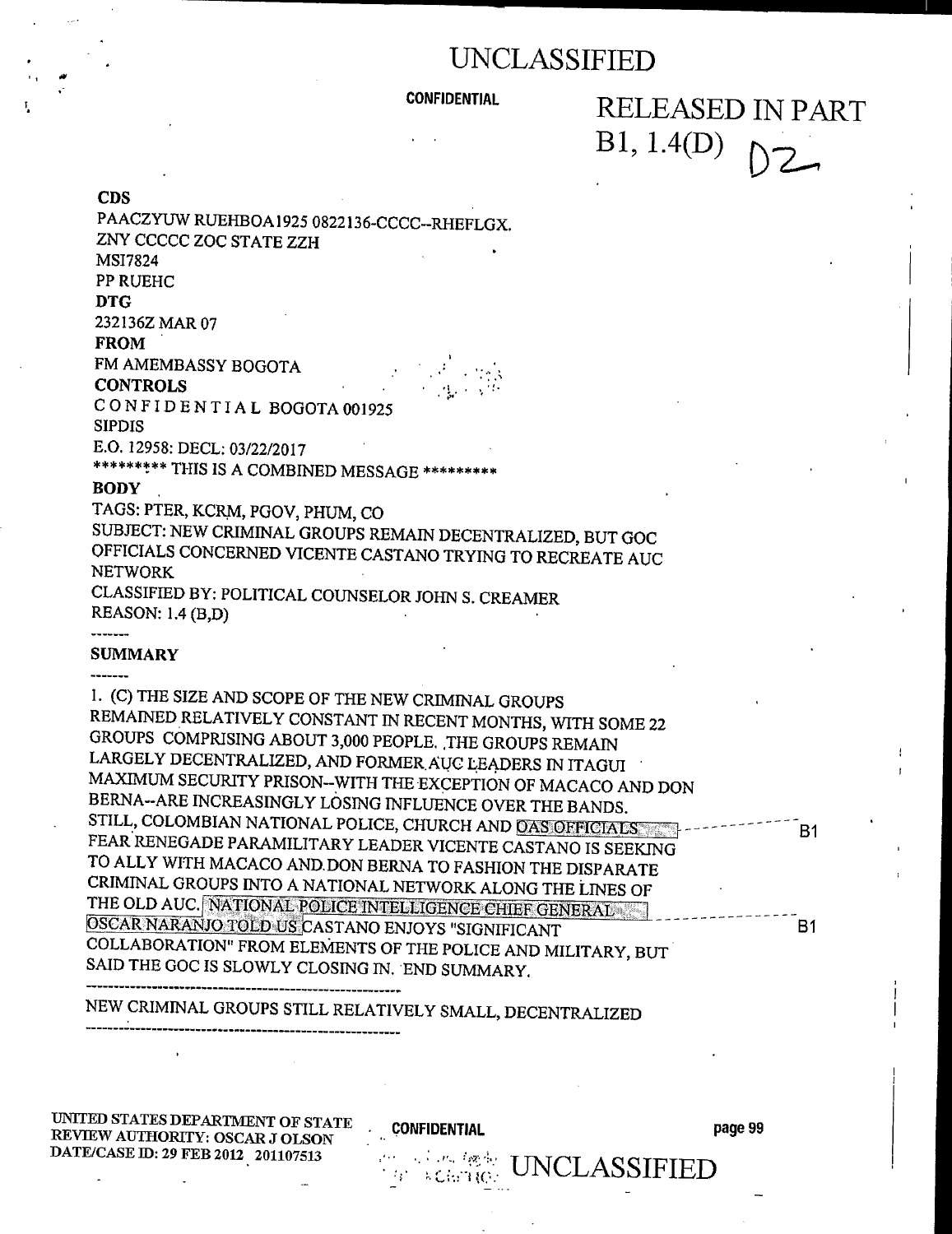**CONFIDENTIAL** 

2. (C) RURAL SECURITY POLICE (CARABINEROS) CHIEF, GENERAL JESUS ANTONIO GOMEZ MENDEZ, TOLD USJQN;MARCH 7 THE NUMBER OF- - NEW CRIMINAL GROUPS REMAINS CONSTANT AT ABOUT 22 GROUPS COMPRISING SOME 3,000 PEOPLE, A SMALL PERCENTAGE OF WHOM ARE FORMER PARAMILITARIES. GOMEZ MENDEZ ESTIMATE TRACKS THAT MADE BY OAS/MAPP EXPERTS AND GOC SECURITY ANALYSTS. HE REPORTED THE GROUPS ARE STILL LARGELY DECENTRALIZED, LACKING THE NATIONAL SCOPE, AMBITION, OR CAPACITY TO CAUSE HARM OF THE FORMER AUC. THEY ARE INVOLVED IN NARCOTICS TRAFFICKING AND OTHER ILLEGAL ENTERPRISES. WITH THE EXCEPTION OF THE NEW GENERATION GROUP IN NARINO, ALMOST NONE ENGAGE IN THE COUNTERINSURGENCY ACTIVITIES UNDERTAKEN BY THE AUC. 3. (C) NATIONAL RECONCILIATION AND REPARATIONS COMMISSION (CNRR) ANALYST MAURICIO ROMERO SAID HE EXPECTS TO PUBLISH HIS FIRST QUARTERLY CNRR REPORT ON NEW CRIMINAL GROUPS AND THE DEMOBILIZATION PROCESS BY EARLY APRIL. HE WILL DRAW FAVORABLE COMPARISONS WITH OTHER PEACE PROCESSES WORLDWIDE, WHERE THE AVERAGE REARMAMENT AND RECIDIVISM RATE WAS BETWEEN 5 AND 15 PERCENT. IN COLOMBIA, OVER 90 PERCENT OF THE DEMOBILIZED ARE ATTEMPTING TO REINTEGRATE.'. ROMERO SAID CRITICISM OF THE PARAMILITARY DEMOBILIZATION PROCESS AS A FAILURE IS INACCURATE; COLOMBIA IS DOING BETTER THAN MOST SUCH PROCESSES IN PREVENTING RECIDIVISM. CONCERN OVER CASTANO'S NATIONAL AMBITIONS 4. (C) NATIONAL CONCILIATION COMMISSION MEMBER FATHER DARIO ECHEVERRI SAID PARAMILITARY FUGITIVE VICENTE CASTANO IS,' TRYING TO RECREATE A NATIONAL PARAMILITARY-STYLE MOVEMENT,

B1

B1

I

BOLIVAR CENTRAL BLOCK (BCB) LEADER MACACO. THERE APPEARS TO BE LIMITED, BUT UNEASY, COLLABORATION BETWEEN THEM. CASTANO'S CURRENT AREA OF OPERATIONS CENTERS ON'URABA, CORDOBA AND ANTIOQUTA. HE IS ALSO TRYING TO EXTEND HIS INFLUENCE TO VICHADA AND CASANARE, WHERE HE WORKS WITH FELLOW FORMER PARAMILITARY LEADER "HH" (EVER VELOZA GARCIA). NARANIO TOLD US CASTANO RECENTLY TRAVELED BY HELICOPTER TO YOPAL, CASANARE WHERE HE ENCOURAGED LOCAL RANCHERS AND CRIMINAL GROUPS TO SUPPORT A NEW PARAMILITARY STRUCTURE. GOMEZ.MENDEZ.SHOWED.US A TRANSCRIPT;OF A TELEPHONE INTERCEPT: IN WHICH CASTANO TOLD "HH" HE ENVISAGED THE OPERATION WORKING LIKE THE FORMER AUC, WITH A CLEAR SECURITY, ECONOMIC, AND

APPARENTLY SEEKING THE COOPERATION OF DON BERNA AND FORMER

CONFIDENTIAL **page 100** 

LASSIFIED<sup>.</sup>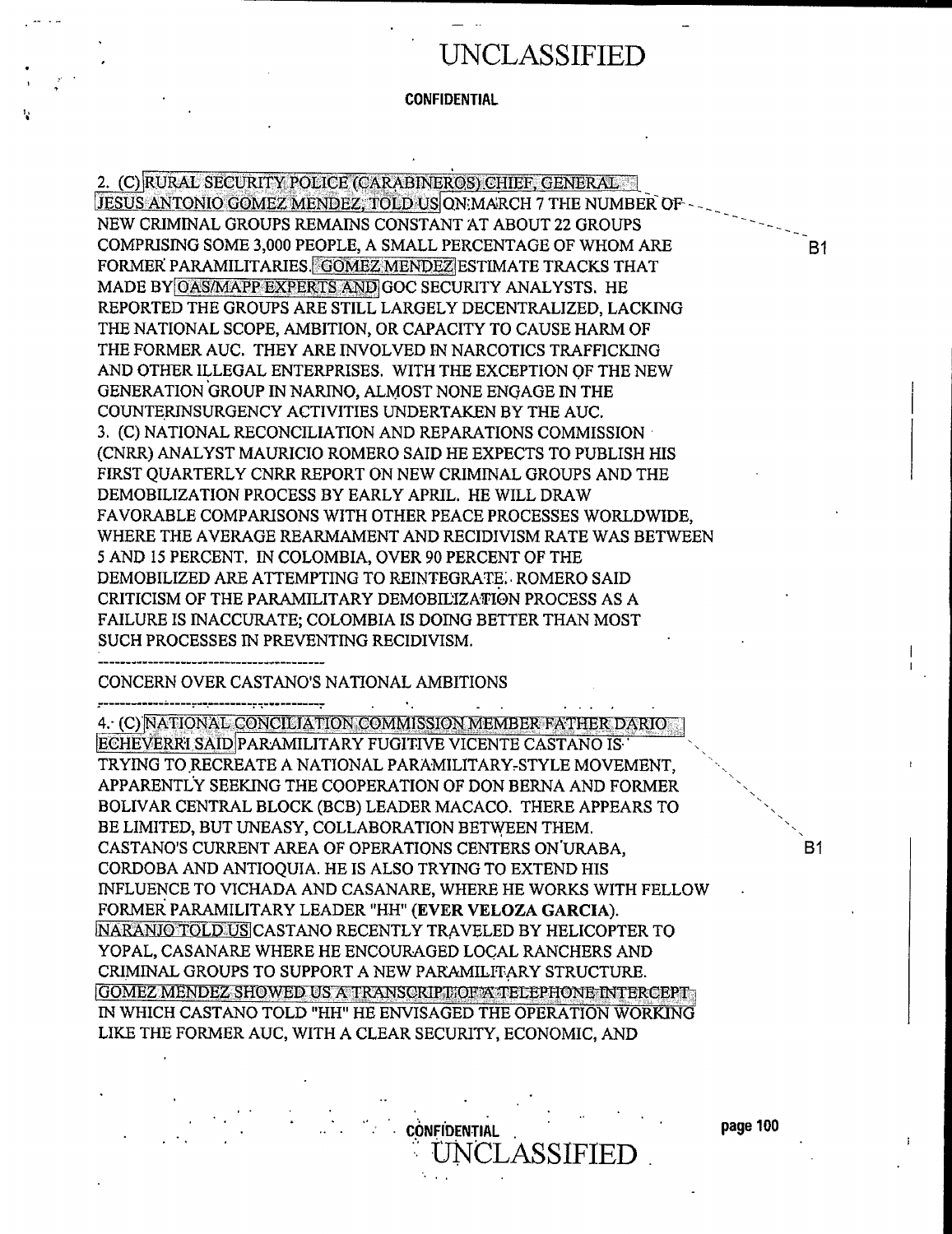CONFIDENTIAL

POLITICAL STRATEGY, INCLUDING 'CO-OPTING POLITICIANS RUNNING FOR OFFICE IN THE OCTOBER LOCAL ELECTIONS. NARANJO SAID CASTANO ALSO REPORTEDLY REACHED OUT TO THE FARO IN CASANARE TO EXPLORE COOPERATION ON NARCOTRAFFICKING.

5. (C) ROMERO SAID THE FORMER PARAMILITARY LEADERS IN ITAGUI. REGARD THE DEMOBILIZATION EFFORT AS A MISSED OPPORTUNITY, LARGELY BECAUSE IT HAS BEEN "LEGALIZED" OR "JUDICIALIZED." THEY SEE NO FLEXIBILITY ON PRESIDENT URIBE'S' PART TO ALLOW SOME FORMER AUC TO PLAY A POLITICAL ROLE, LIKE THE FORMER LEFTIST TERRORISTS WHO ARE ACTIVE IN CONGRESS. THEY ALSO COMPLAINED ABOUT THE GOC'S ACCEPTANCE OF THE CONSTITUTIONAL COURT'S MAY 19 RULING HARDENING THE JUSTICE AND PEACE LAW. \*\*\*\*\*\*\*\*\* START OF SECTION 2 \*\*\*\*\*\*\*\*\*\*

#### SIPDIS

E.O. 12958: DECL: 03/22/2017

TAGS: PTER, KCRM, PGOV, PHUM, CO

SUBJECT: NEW CRIMINAL GROUPS REMAIN DECENTRALIZED, BUT GOC OFFICIALS CONCERNED VICENTE CASTANO TRYING TO RECREATE AUC NETWORK

THE LEADERS SAID THE GOC'S "TOUGH APPROACH" GIVES THE APPROXIMATELY 1500 AUC COMMANDERS WHO REMAIN AT LARGE LITTLE INCENTIVE TO RETURN TO LEGALITY, AND HAD PROMPTED VICENTE CASTANO AND OTHER FORMER PARAMILITARY COMMANDERS TO ABANDON THE PROCESS. THEY INSISTED THEY HAVE NO CONTROL OVER THEIR FORMER FOOT SOLDIERS, BUT TOLD ROMEROTHEY-EXPECT MORE FORMER PARAMILITARIES TO RETURN TO CRIME. MAPP, OAS HEAD SERGIO CARAMGANA SAID MANY PARA LEADERS EXPECTED TO RETAIN THEIR WEALTH AND POWER THROUGH.THE PEACE PROCESS. THEIR REALIZATION THAT THIS WILL NOT BE POSSIBLE HAS LED MANY TO ACCUSE THE GOC' OF BETRAYAL.

----------------------------------

SOME ITAGUI PRISONERS APPEAR DEFEATED

----------------------------------

6 (C) ROMERO SAID ITAGUI PRISONERS JORGE 40 AND MANCUSO, IN PARTICULAR, SEEM WEAK, DISORGaANIZED~ AND MARGINALIZED, GIVING THE IMPRESSION OF HAVING BEEN DEFEATED. DESPITE ACCESS TO CELL PHONES, INTERNET, AND REGULAR VISITORS, THEY APPEAR INCREASINGLY MARGINALIZED FROM OTHER FORMER PARAMILITARY LEADERS. MANCUSO IS ESPECIALLY FRUSTRATED FOLLOWING GOC EFFORTS TO SEIZE PROPERTIES HELD BY HIS FAMILY MEMBERS. IN .CONTRAST, MACACO AND OTHER BCB MEMBERS. REMAIN\_BELLIGERENT AND ' COMMITTED TO ANTI-SUBVERSIVE RHETORIC. MARANIO TOED US MACACO

..(

**SAMPARE** 

enter of the Confidential page 101<br>CONFIDENTIAL page 101

B1

UNCLASSIFIED .